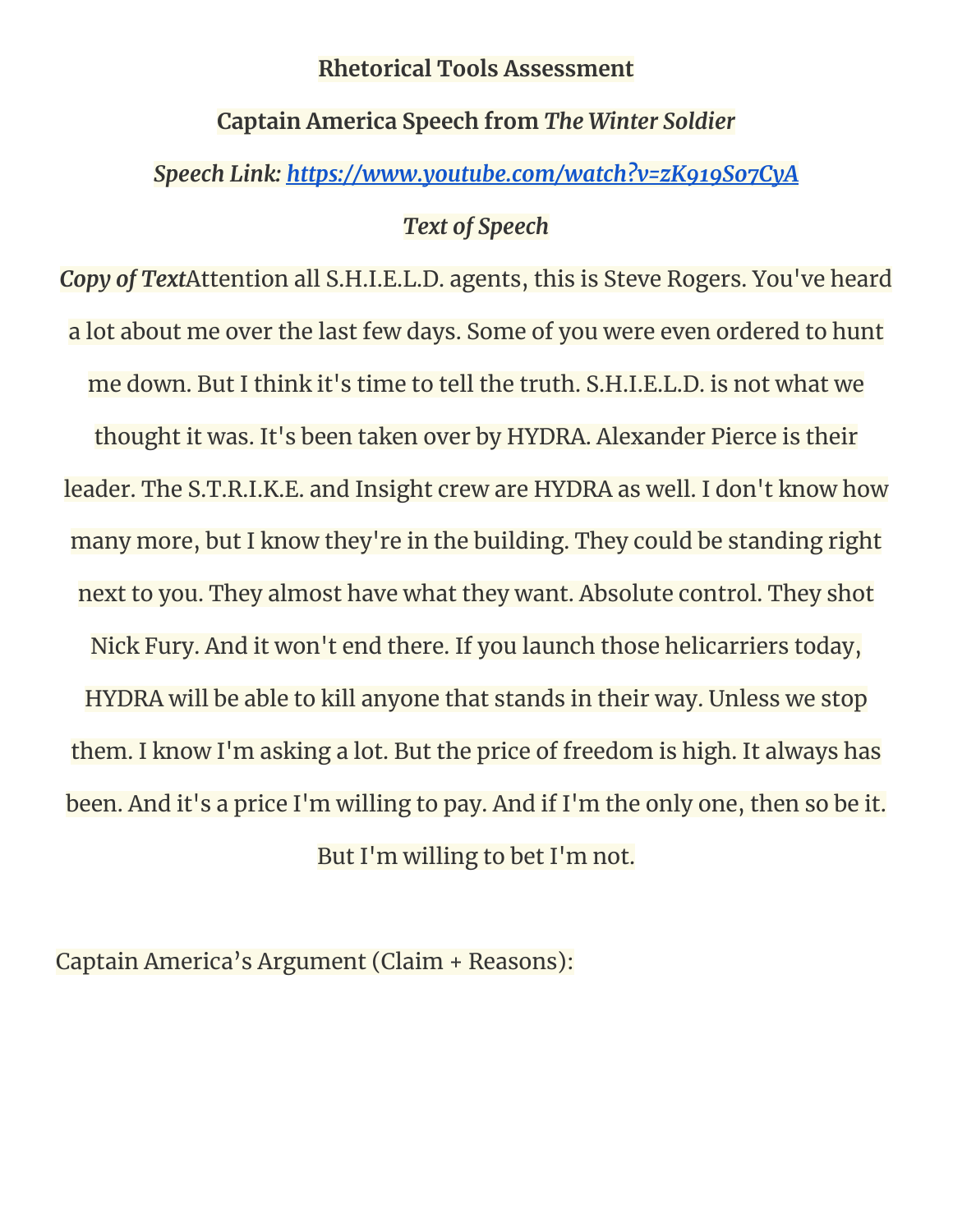# *SOAPSTone Analysis*

| S    | What are the main topics explored? LIST ALL TOPICS                                                                                                                   |
|------|----------------------------------------------------------------------------------------------------------------------------------------------------------------------|
|      | What was happening in society or in the author's life that prompted the piece?<br>BACKSTORY - SOMETHING BEFORE THE SPEECH/PIECE EXISTED                              |
| A    | Who are the audience groups the piece is directed toward? NARROW GROUPS<br><b>SHOULD BE PROVIDED</b>                                                                 |
| P    | What are the reason(s) that the speaker addresses each audience? To + Verb <b>EACH</b><br><b>AUDIENCE GROUP MUST HAVE A PURPOSE</b>                                  |
|      | Who is the speaker? What can be inferred about him/her based on the piece?<br>(education, socioeconomic status, race, gender, religious beliefs, etc.)               |
| Tone | What is the tone of the speaker? What is the speaker's attitude toward the<br>subject/audience? LIST THE WORDS THAT DESCRIBE THE TONE THROUGHOUT<br><b>THE PIECE</b> |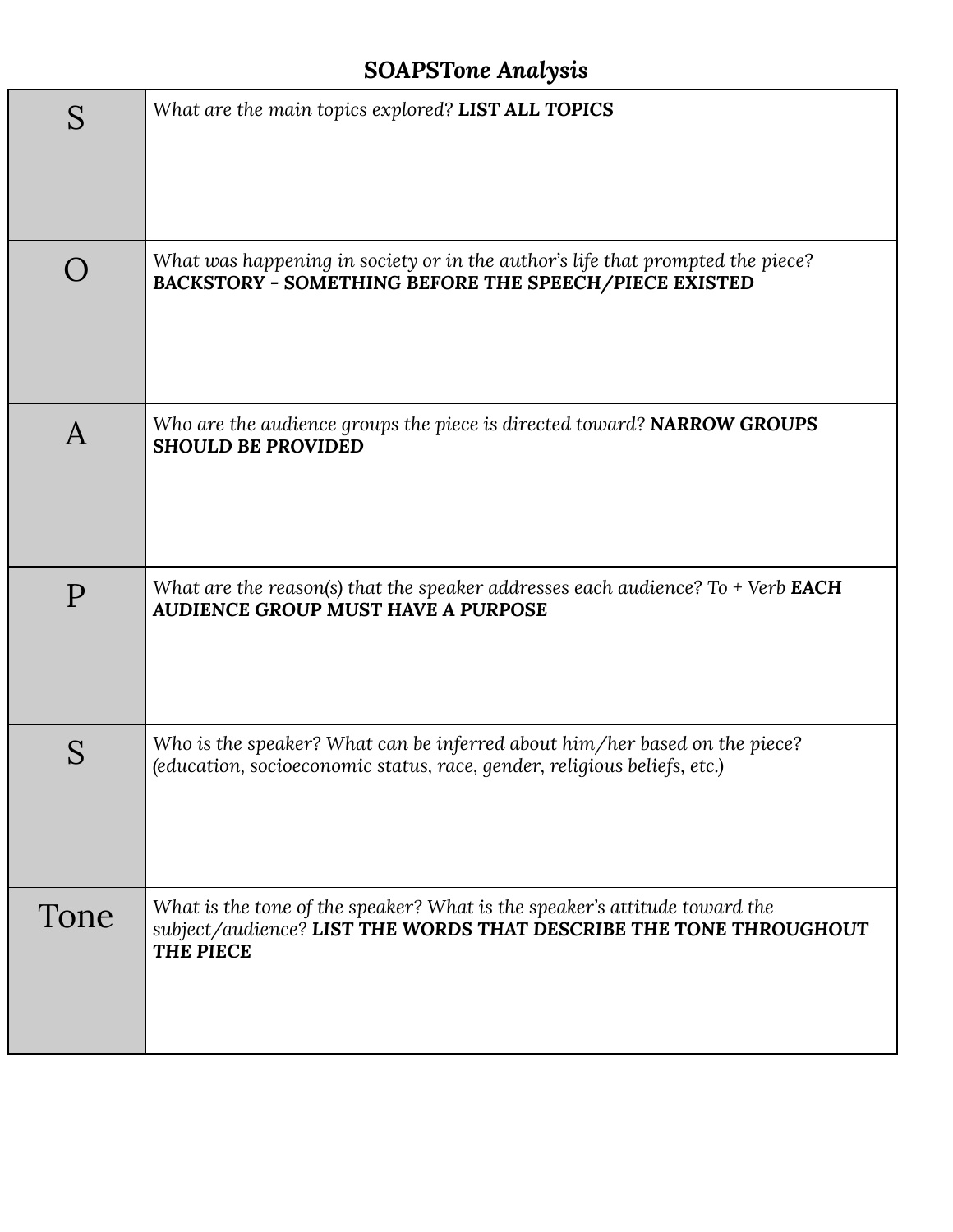| --------------------------------- |
|-----------------------------------|

| Ethos $\rightarrow$                          |
|----------------------------------------------|
| Color                                        |
| Indicate color used                          |
| Credibility/Morality                         |
|                                              |
|                                              |
| Infer what gives the<br>speaker credibility, |
| or quote/cite directly<br>out of text.       |
|                                              |
|                                              |

| <b>Pathos</b> $\rightarrow$                                  |  |
|--------------------------------------------------------------|--|
| Color                                                        |  |
| Audience's<br>Emotional<br>Connection to the<br>piece        |  |
| Need to provide<br>quote and emotion<br>felt by the audience |  |
|                                                              |  |